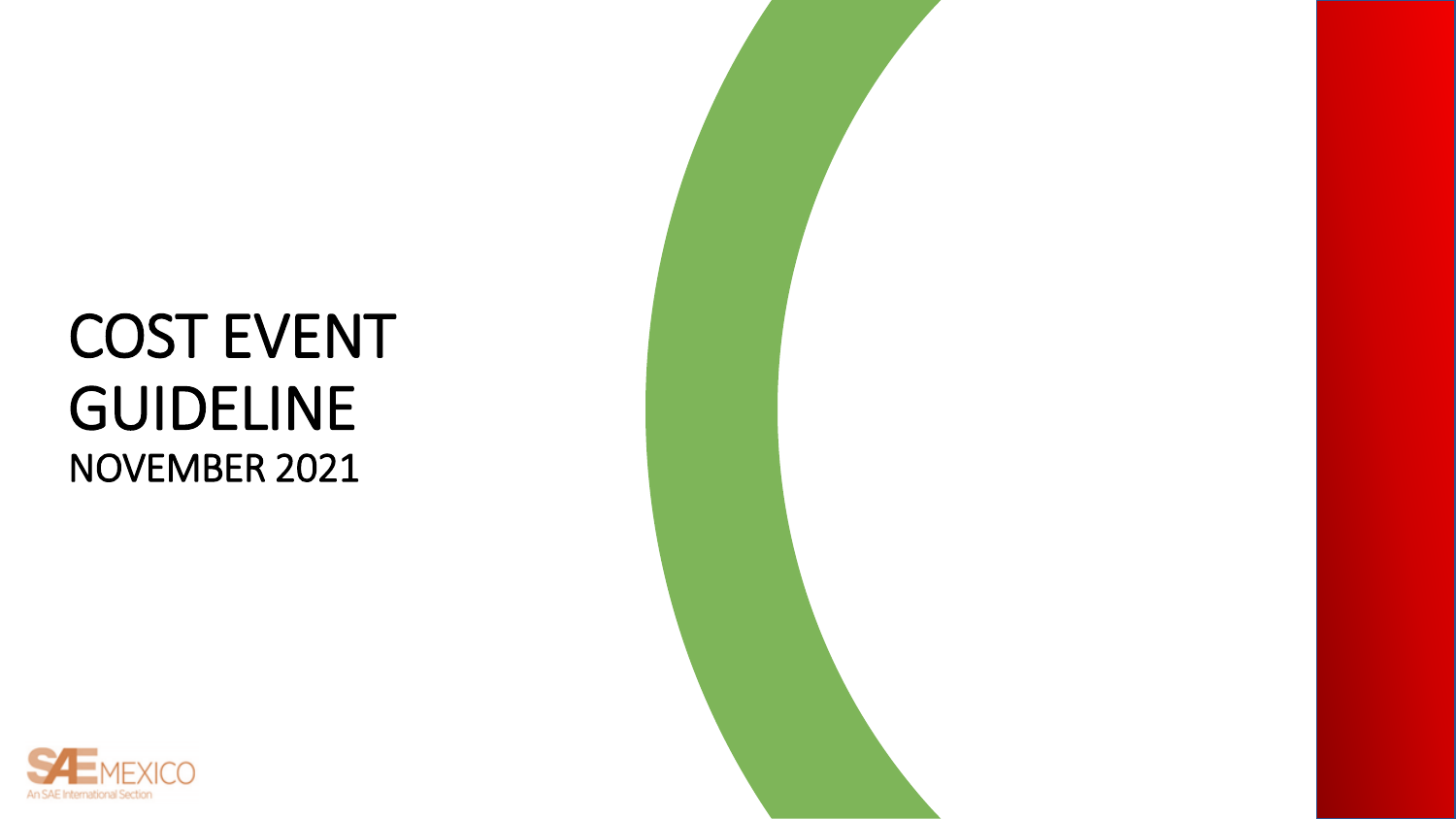#### EVENT DESCRIPTION

The cost event evaluates the ability of the teams to integrate the design elements with the cost of the prototype.

The following guideline describe the details of the cost reduction section, the evaluation of the event and some useful advises to improve the cost report.

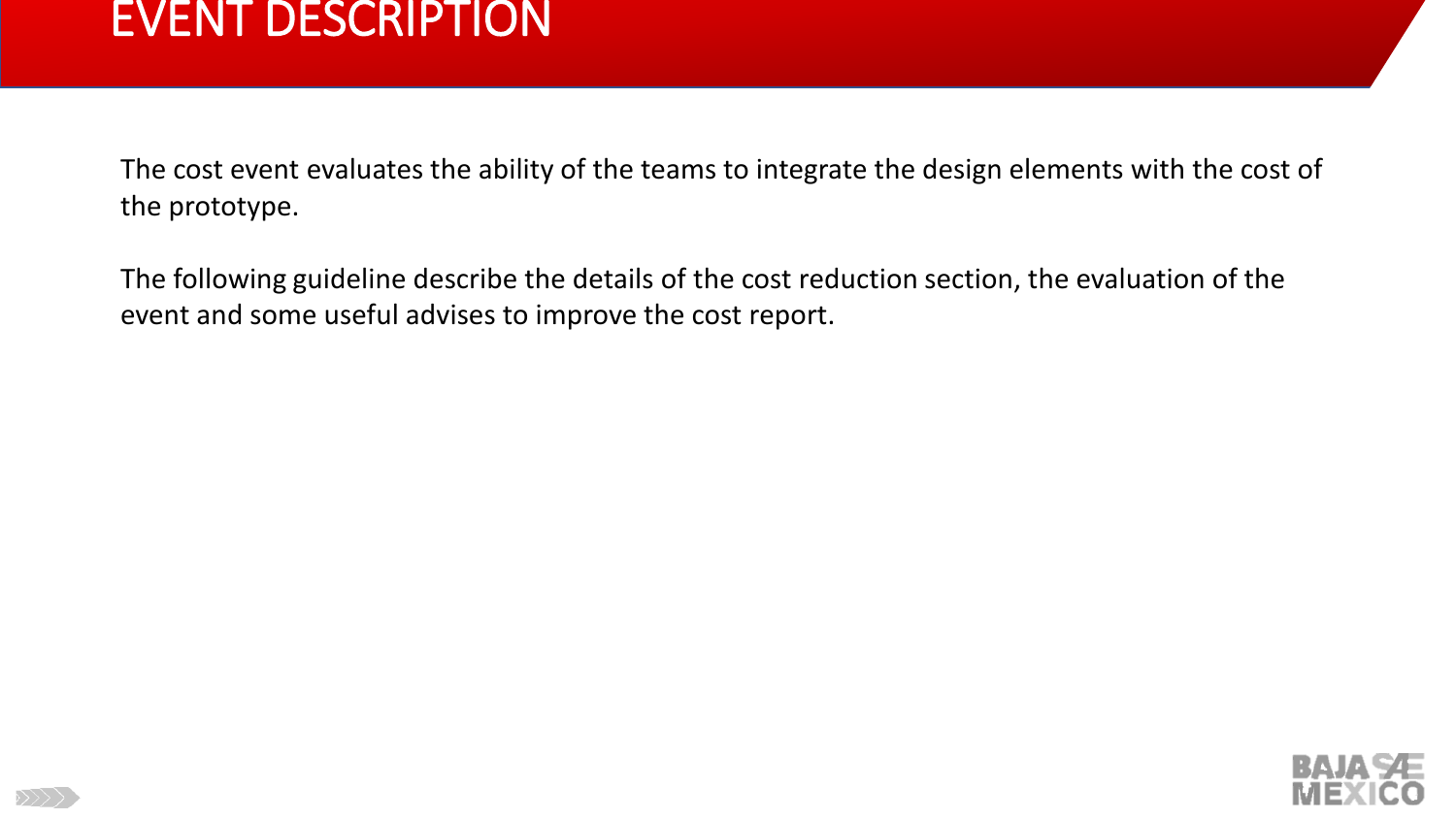### Cost report

The cost report must be delivered covering the following format:

The name of the cost report file is a concatenation of the

- Vehicle number
- University name
- Event and year (MX2021)
- Driveline
- System specification

Example:

- Vehicle number  $\rightarrow$  06
- University name  $\rightarrow$  BSAE
- Event and year (MX2021)
- Driveline  $\rightarrow$ 4WD
- System specification

A total of 10 files must be sent to cover all the systems of the cost report, the Bill of Materials and the pdf version which cover all the report.

✓**06\_BSAE\_MX2021\_4WD\_BR.xlsx**  ✓**06\_BSAE\_MX2021\_4WD\_EN.xlsx**  ✓**06\_BSAE\_MX2021\_4WD\_FR.xlsx**  ✓**06\_BSAE\_MX2021\_4WD\_EL.xlsx**  ✓**06\_BSAE\_MX2021\_4WD\_MS.xlsx**  ✓**06\_BSAE\_MX2021\_4WD\_ST.xlsx** ✓**06\_BSAE\_MX2021\_4WD\_SU.xlsx**  ✓**06\_BSAE\_MX2021\_4WD\_WT.xlsx** 

✓**06\_BSAE\_MX2021\_4WD\_BOM.xlsx** ✓**06-BSAE\_MX2021\_4WD\_Complete.pdf** 

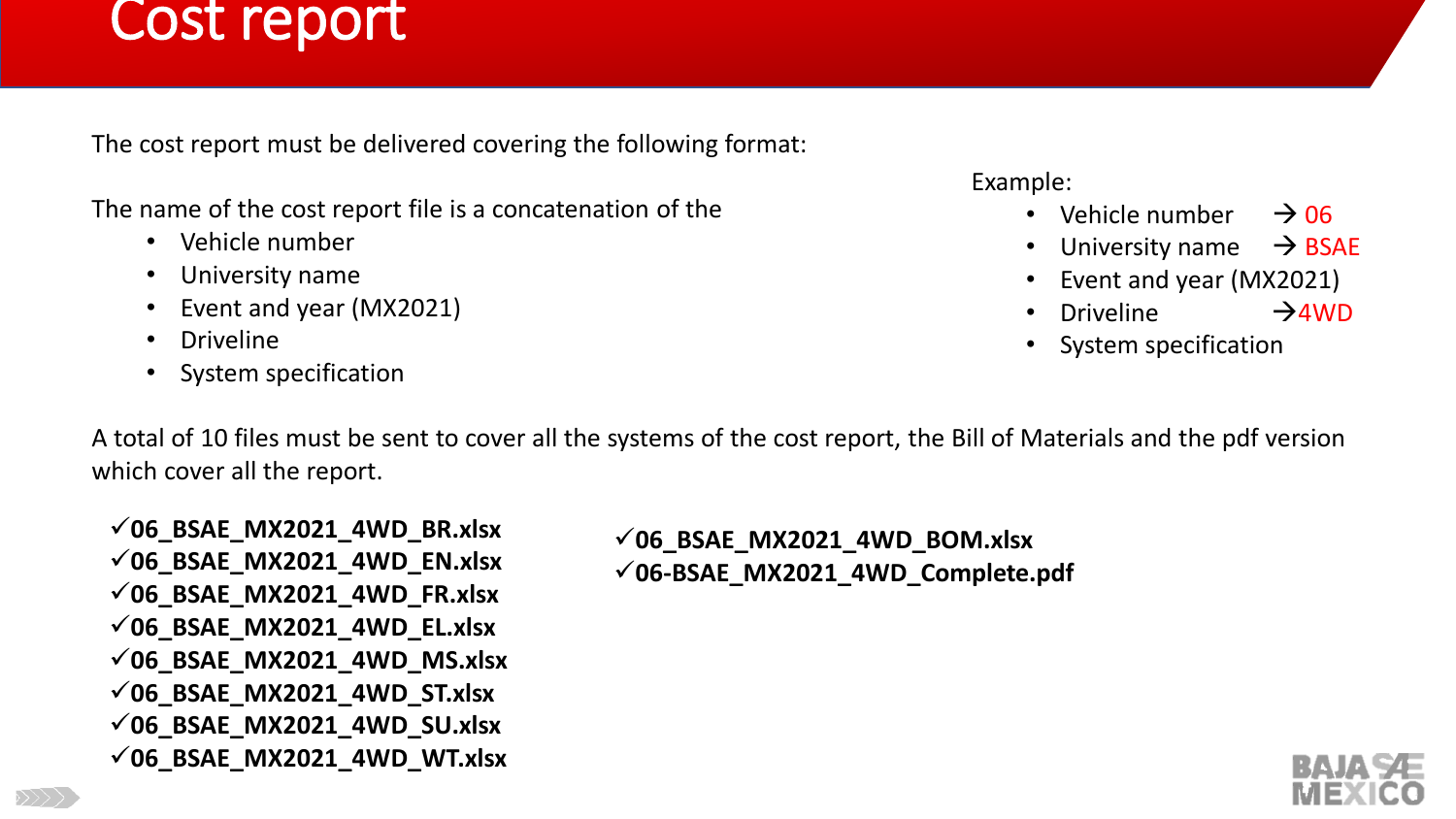#### Documents



Baja SAE Cost Event documentation → [Baja SAE México](https://www.saemx.org/baja-sae-rules)

Excel template for parts and assemblies

Catalogs document (Macros in Excel must be enabled)

Bill of Materials template

Cost report example

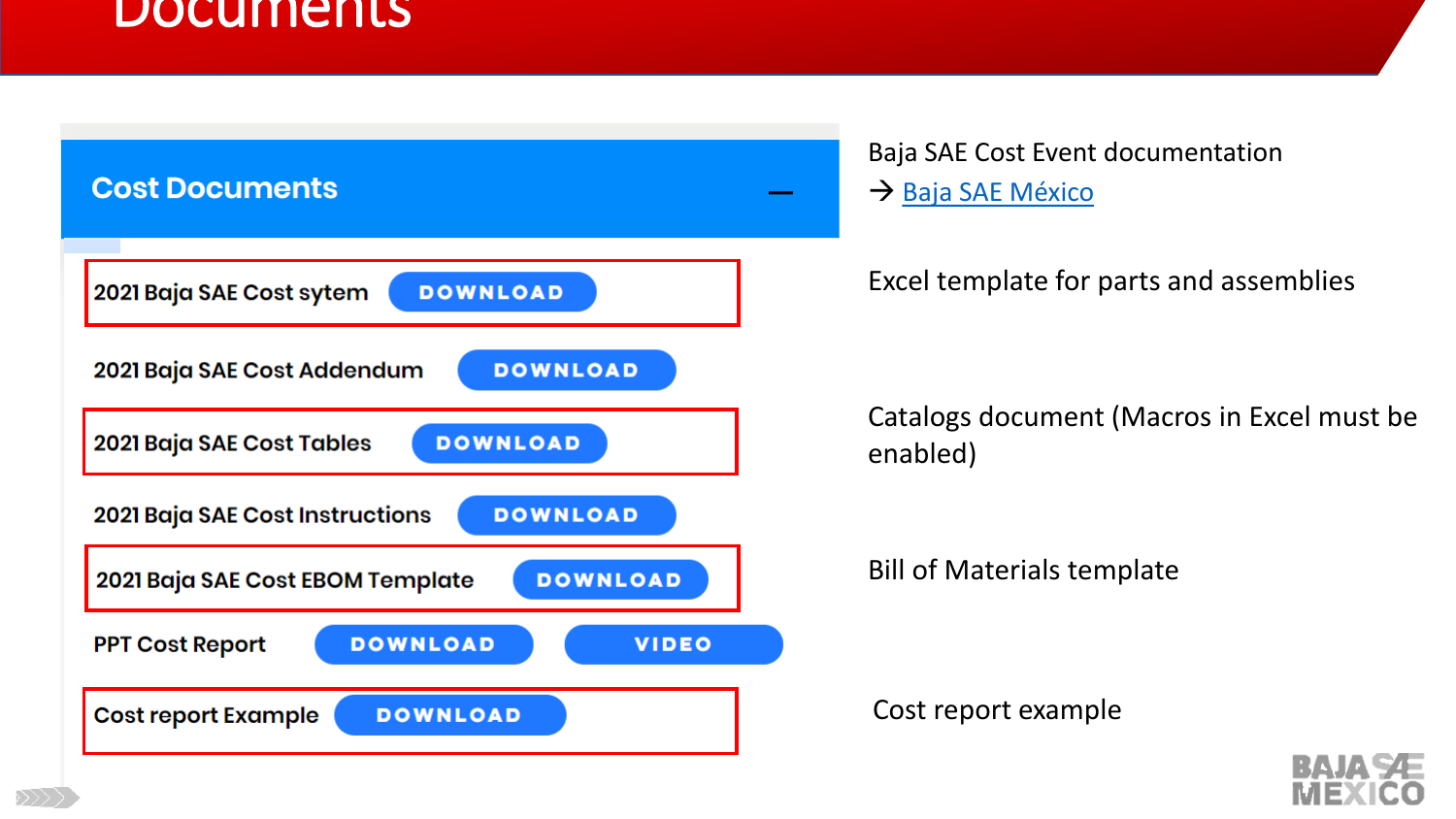#### Cost event score

The cost event considers two events: The cost reduction scenario and the cost report.



The maximum scored that can be obtained is 125 points considering the final event bonus.

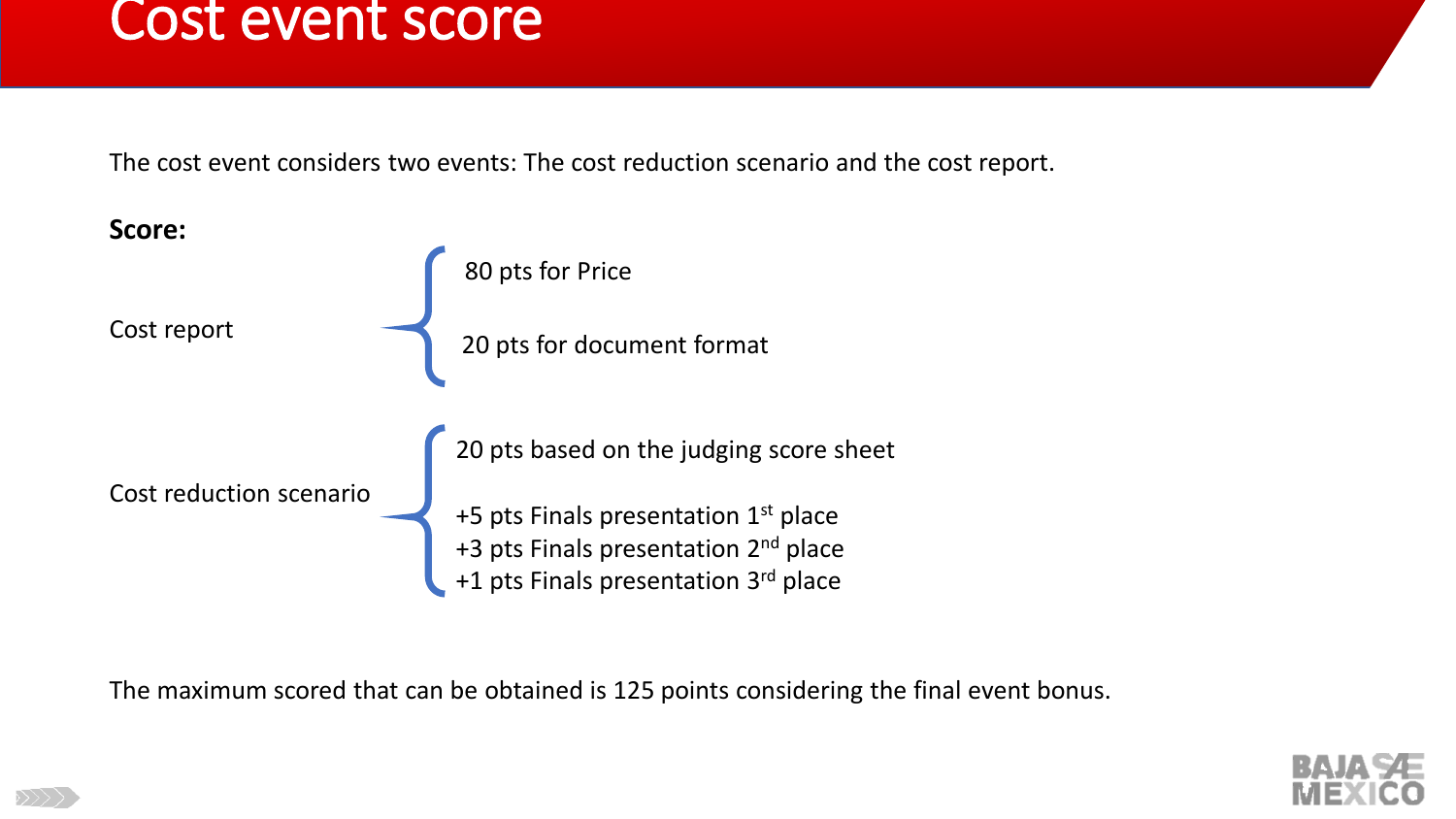#### Cost reduction scenario

The cost reduction scenarios will be assigned randomly considering the following options:

- Front suspension
- Brake system
- Rear suspension
- Steering system (Steering Wheel, steering column, tie rods, rack and pinion, etc…)
- Transmission (Only gearbox)

All the components covered in the cost report can be included for the assigned system.

| Vehicle number | Team                | University                | Assigned scenario    |  |
|----------------|---------------------|---------------------------|----------------------|--|
| 1              | Puma offroad        | <b>UNAM</b>               | Front suspension     |  |
| $\overline{2}$ | Felinos             | La Salle Bajio            | Rear suspension      |  |
| 3              | <b>Halcones ITT</b> | <b>ITT</b>                | Front suspension     |  |
| 4              | Madrams             | <b>ITESM GDL</b>          | Steering             |  |
| 5              | Exergia             | <b>ITESM Queretaro</b>    | Brake system         |  |
| 6              | <b>UANL Racing</b>  | <b>UANL</b>               | Rear suspension      |  |
| 7              | Marabunta           | <b>ESIME Azcapo</b>       | Brake system         |  |
| 8              | <b>BTBR</b>         | <b>ITESM Tol</b>          | Brake system         |  |
| 9              | KI Racing           | VIT                       | Tramission / Gearbox |  |
| 10             | Sara Juana          | <b>UAEMex</b>             | Steering             |  |
| 11             | Anahuac Racing      | Anahuac Queretaro         | Front suspension     |  |
| 12             | <b>RamVolution</b>  | <b>ITESM Tampico</b>      | Brake system         |  |
| 13             | Rakan               | <b>UTEC</b>               | Suspension trasera   |  |
| 14             | <b>Tigre Motors</b> | <b>UANL</b>               | Steering             |  |
| 15             | Dragon Breath       | <b>ITSES</b>              | Front suspension     |  |
| 16             | Storm <sub>RT</sub> | <b>Tec Milenio Toluca</b> | Tramission / Gearbox |  |
| 17             | Maju Racing         | <b>UAQ</b>                | Rear suspension      |  |
| 18             | Ocelot racing       | <b>UPIITA</b>             | Front suspension     |  |
| 19             | Jugernaut Racing    | KIIT                      | Rear suspension      |  |
| 20             |                     | <b>ITESM CDMX</b>         | Steering             |  |
| 21             |                     | U Politecnica de Tlaxcala | Tramission / Gearbox |  |
| 22             | Panteras UP         | U. Panamericana CDMX      | Steering             |  |
| 23             | <b>GX</b> Racing    | U. Modelo de Merida       | <b>Brake system</b>  |  |

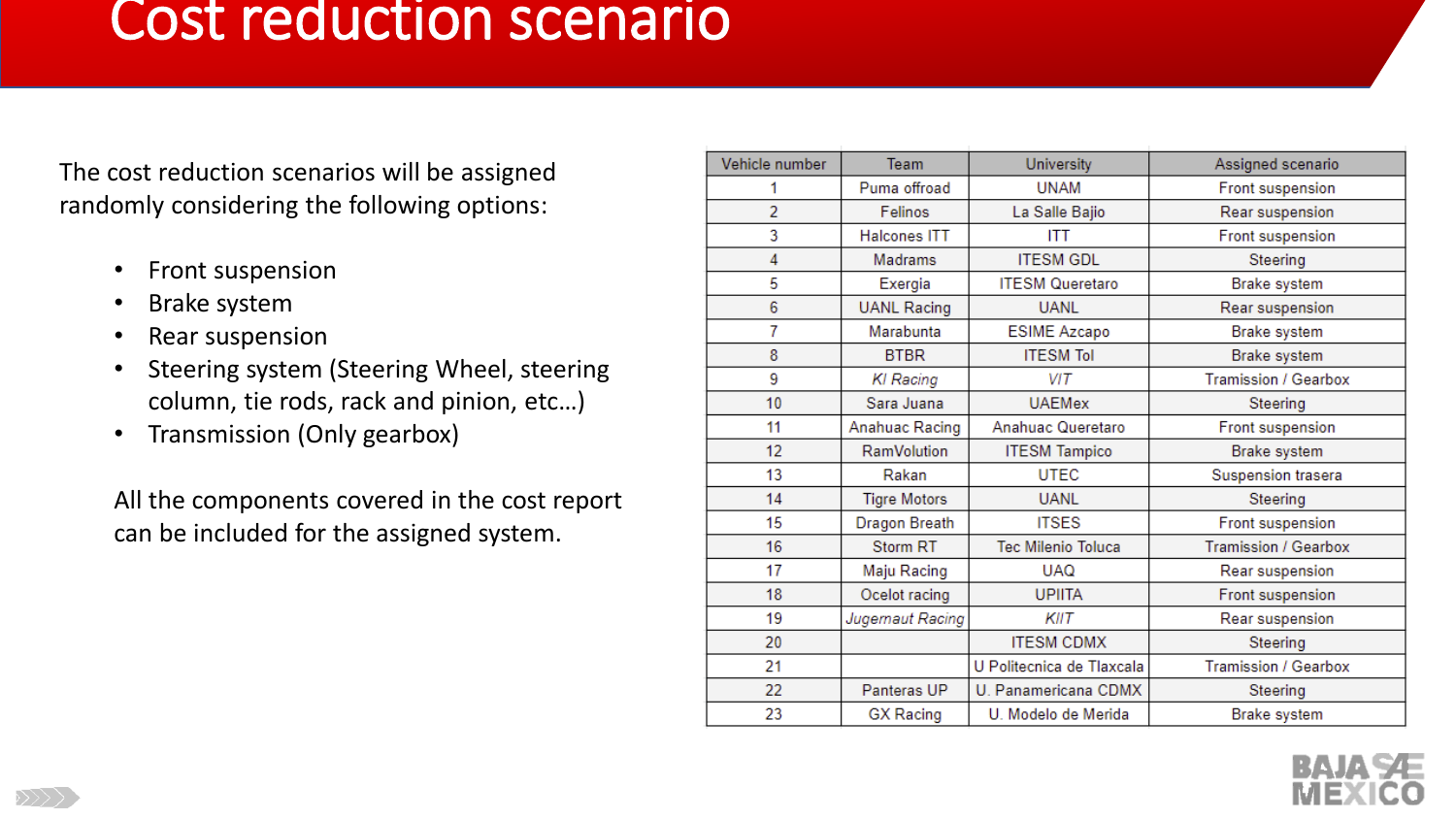#### Cost reduction evento - Score

The cost reduction evaluation is defined by the "Judging score sheet" that can be find in bajasae.net

There isn't a specific presentation template, however, it is recommended to create a presentation with diagrams and images that helps the judges to understand the ideas presented.

The objective of the scenario is to evaluate the quality of the ideas, the number of them and the analyses presented to validate them. The amount of reduction is not a factor for the evaluation. If the ctos reduction is not significat it can reduce te final score.

| <b>Cost Reduction Report</b><br><b>Judging Score Sheet</b>                                                                |                                                                                                                                                                                                                                                                                                           |  |  |  |  |  |
|---------------------------------------------------------------------------------------------------------------------------|-----------------------------------------------------------------------------------------------------------------------------------------------------------------------------------------------------------------------------------------------------------------------------------------------------------|--|--|--|--|--|
| University:                                                                                                               | $Car \#:$                                                                                                                                                                                                                                                                                                 |  |  |  |  |  |
|                                                                                                                           | $0\%$ of possible points = inadequate or no attempt                                                                                                                                                                                                                                                       |  |  |  |  |  |
| $25\%$ of possible points = attempted but below expectation                                                               |                                                                                                                                                                                                                                                                                                           |  |  |  |  |  |
| $50\%$ of possible points = average or expected                                                                           |                                                                                                                                                                                                                                                                                                           |  |  |  |  |  |
| 75% of possible points = above average but not perfect<br>$100\%$ of possible points = excellent, perfectly meets intent  |                                                                                                                                                                                                                                                                                                           |  |  |  |  |  |
| <b>Format (1 point):</b> Teams will be judged if the cost reduction idea(s) are presented in clear and<br>concise manner. |                                                                                                                                                                                                                                                                                                           |  |  |  |  |  |
|                                                                                                                           | <b>Research (4 points):</b> Teams will be judged on the various idea(s) that they have come up for<br>possible cost reduction ideas. It is encouraged to share several ideas that might not be fully studied<br>but the team feels is a potential cost reduction opportunity.                             |  |  |  |  |  |
|                                                                                                                           | Design (2 points): Teams will be judged on how well they explain and how fully developed their<br>cost reduction ideas are. One example would be to include a decision matrix and a brief explanation<br>of their categories and how they decided to rank them.                                           |  |  |  |  |  |
|                                                                                                                           | Analysis/Testing (3 points): Teams will be judged on the virtual analysis and/or real-world testing<br>that they have completed on the cost reduction proposals. Teams should show how component<br>performance, durability and other factors have been affected by their cost reduction design proposal. |  |  |  |  |  |

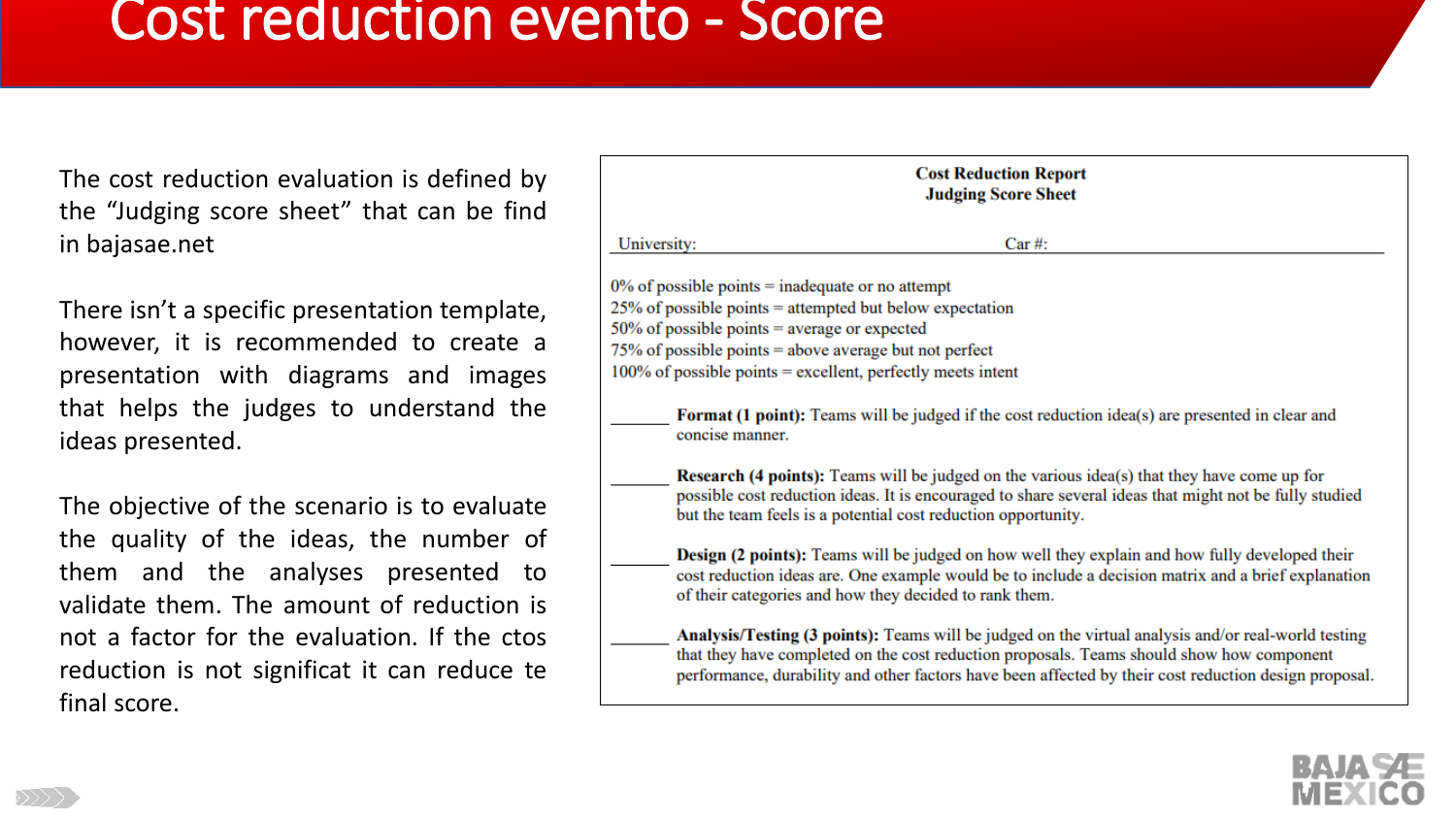#### Cost reduction Finals

The three teams with the highest score in the cost reduction presentation will pass to the finals. The cost report score do not have an influence in this part of the event.

During the finals, the teams can repeat the speech presented before or improve their presentation based on the judge's questions. As a result of the presentation improvement between the ordinary evaluation and the final evaluation the winner of the finals might not win the event.

Example:

| <b>Team</b> | <b>Ordinary evaluation</b> | <b>Finals</b> | <b>Bonus points</b> | <b>Final score</b> |
|-------------|----------------------------|---------------|---------------------|--------------------|
| 01          | 19                         | 2rd           |                     | 20                 |
| 02          |                            | 2nd           |                     | 20                 |
| 03          | 16                         | 1 st          |                     |                    |

The time for the ordinary evaluation and finals evaluation will be the same.

- 10 min for presentation
- 5 min for Judges questions